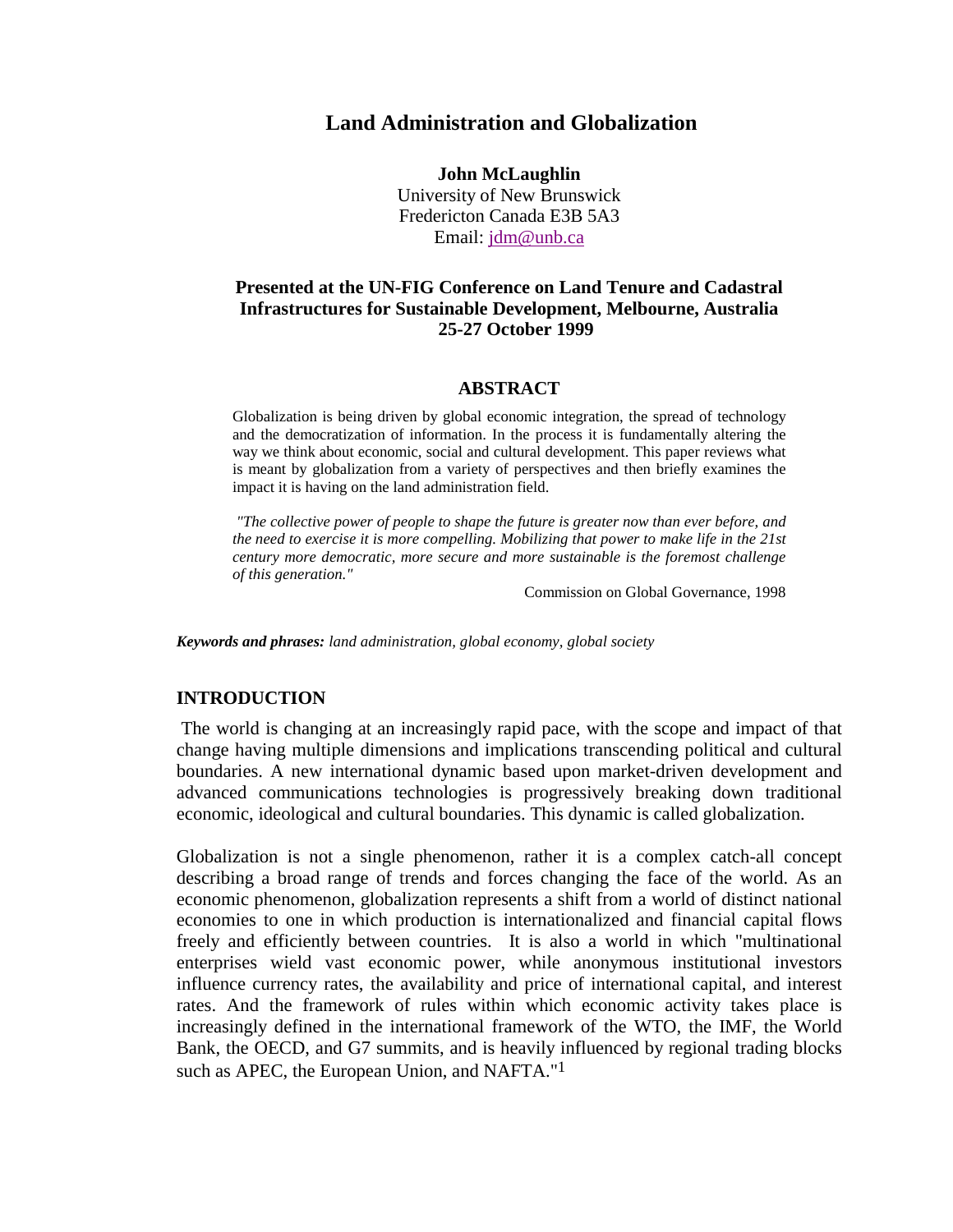Beyond the economic perspective, the term globalization also relates to such phenomenon as the emergence of a global culture ("McWorld" as Shawn Tully2 has described it), the issues associated with global climate change specifically and the global environment more generally, the threats to global peace and security, and the problems associated with global underdevelopment and poverty. It also incorporates what many social scientists have called the globalization of normative super-structures which are influencing both economic and social transactions at all levels and undermining traditional state controls.

Globalization may be distinguished from "internationalization" in the sense that it "denotes a process of denationalization, whereas internationalization refers to the cooperative activities of national actors. In some instances, the concerns of globalization may be motivated by the common good of humanity, whereas internationalization fulfills the national interest. The key feature which underlies the concept of globalization and distinguishes it from internationalization is the erosion and irrelevance of national boundaries in markets which can truly be described as global."3

Globalization is both a cause and a consequence of the revolution in information and communication technologies, a revolution which has fundamentally altered the nature of global markets, transformed economic and social interactions and increasingly even redefined what we mean by work. Factors which have spurred on the IT/communications revolution include exponential increases in computing power coupled with lower costs, and the development of global information networks such as the Internet. These IT/communication technologies have broken down the barriers of physical distance. A wide variety of international interest groups, including business, labour and NGO organizations, now function across national borders. Even the framework of social policies affecting individual citizens is becoming more sensitive to international influences, including the global news media (witness the reach and influence of CNN).

Finally it should be noted that the trend towards the global is not necessarily unidirectional. As the current World Bank Development Report notes in an examination of the world from the perspective of the nation-state: globalization "will require the nationstate to reach out to international partners in order to manage changes affecting trade, financial flows, and the global environmental. Localization, reflecting the assertion of regional identities, will push the nation-state to reach down to regions and cities in order to manage changes affecting domestic politics and patterns of growth."4

In this paper I will briefly describe the phenomenon of globalization from three perspectives:

• most specifically, in terms of the evolution of a shared infrastructure for global development and integration (with special emphasis on the information infrastructure);

• more generally, in terms of advancing the objectives of a market-driven global economy;

• finally, and most importantly, in terms of the evolution towards a global society.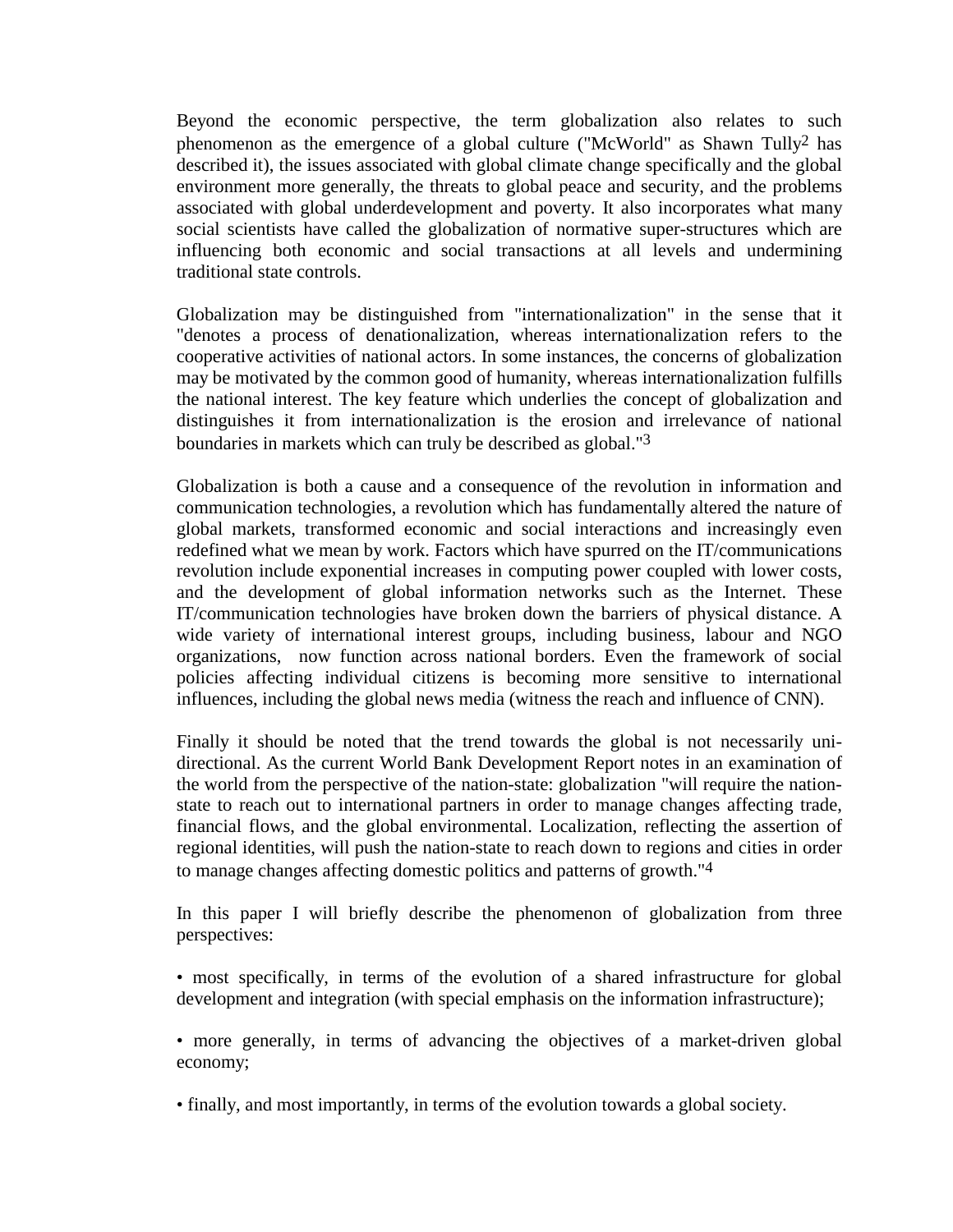I will then even more briefly sketch out some of the ways in which globalization is impacting the land administration field.

# **GLOBAL INFORMATION INFRASTRUCTURE**

The foundation infrastructure for globalization consists of a complex system of interrelated elements: transportation, electric power, communications, oil and gas supply, financial institutions, etc. Of these, none has been more fundamental than the emergence of a comprehensive and integrated IT/communications infrastructure. As the world becomes more interconnected and interdependent, the world of telecommunications policy has been increasing in importance. Bundled under the label of a global information infrastructure, such policy is increasingly driven by the belief that communications and information infrastructures collectively represent a principal "transforming technology" serving crucial social goals, and that development of these infrastructures is fundamental to economic growth. As well, it reflects an increased movement towards the privatization of services and increased competition in the telecommunications sector.

These developments go back at least to Marshall McLuhan's concept of a "global village", and reflect both the beliefs developed and lessons learned from various initiatives over the past 25 years. For example:

- In the mid 1970s, the French government released a report describing the imminent emergence of an "information society." Among many other issues, the report addressed questions of national technological sovereignty and introduced the term "telematique." At about the same time, Canadians were promoting the Telidon technology as the foundation for the "electronic highway."
- In 1983, Japan's Ministry of Posts and Telecommunications unveiled its "Teletopia Plan" to support the spread of advanced telecommunications across the country and to promote high-level information and communications functions for regional cities.
- In 1987, the European Commission released a Green Paper on telecommunications which talked about modern communications networks constituting the nervous system of modern social and economic life; the paper argued that European unity would depend in large measure on a unified, ubiquitous and advanced European communications infrastructure.
- By 1993, U.S. Vice President Al Gore was promoting the concept of an "information superhighway" and pushing the idea that an advanced communications and information infrastructure should be a national priority. In support of this idea, Gore stressed five key policy elements: (i) maximum possible reliance on private enterprise; (ii) promoting and protecting competition; (iii) ensuring open networks and universal access; (iv) avoiding information haves and have-nots; (v) maintaining flexible, adaptable rules and regulations. Subsequently, at the first World Telecommunication Development Conference held in Buenos Aires in March 1994,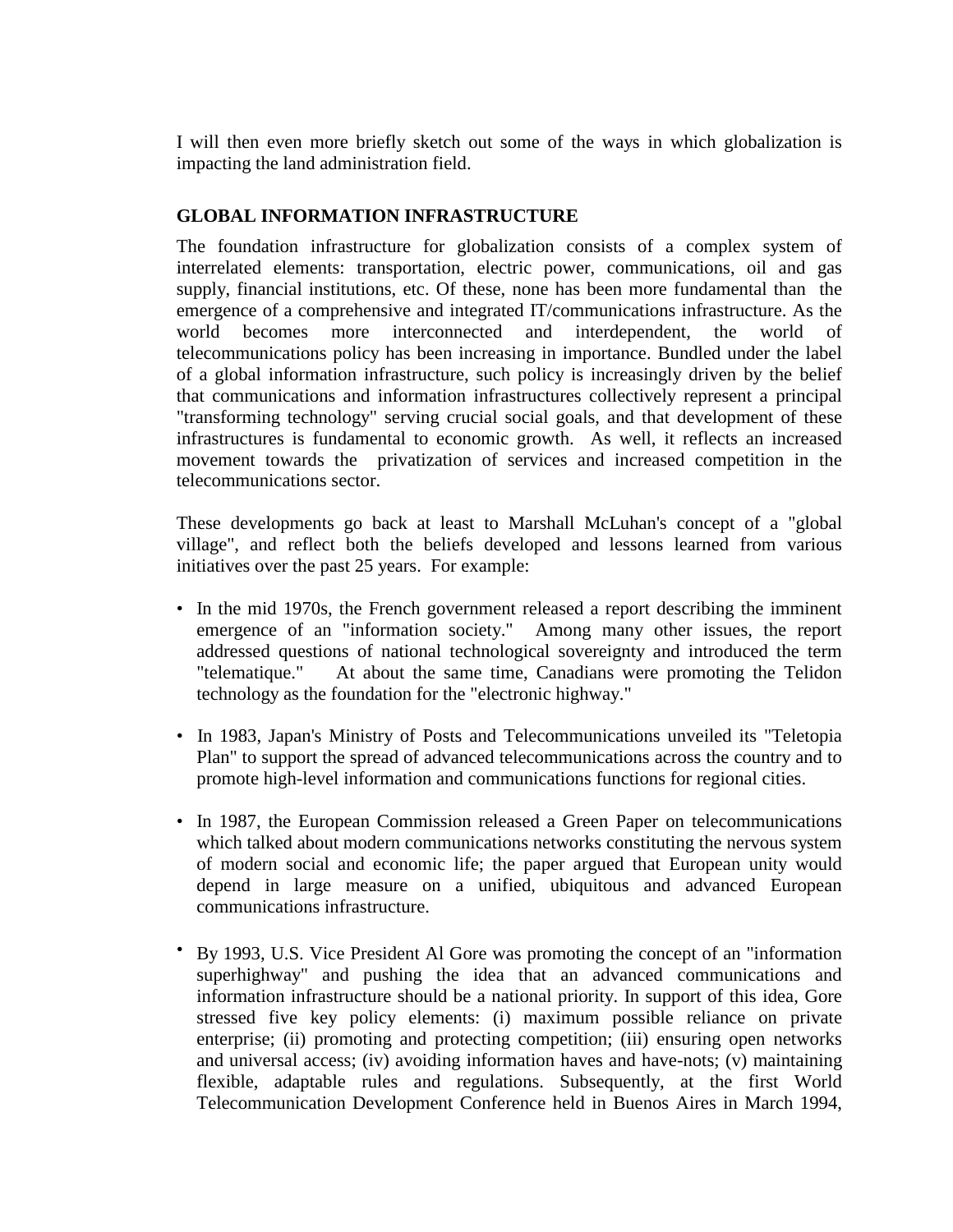he presented a similar list of principals as the foundation for a Global Information Infrastructure.

• In May 1994 the European Commission published *Europe and the Global Information Society*. Commonly referred to as the "Bangemann Report", it presented the findings of a high level group of business people and community leaders brought together under the chairmanship of European Commissioner Dr. Martin Bangemann. This report formed the basis for much of the subsequent work of the European Commission on strategic planning for the Information Society.

By far the most significant development has been the emergence of the Internet communications model. A worldwide system of computer networks (in reality a network of networks), the Internet is based upon the metaphor of linked pages and the graphical web browser - first introduced by Marc Andressen in February 1993. The Internet has had a brief but explosive history to date. Born in 1969 as an experiment within the US Department of Defense to create a computer network that would continue to function in the event of disaster (and subsequently developed as a research and education network by the U.S. National Science Foundation), the Internet has been annually doubling in size for almost a decade.

As of the summer of 1999, there are an estimated 50 million hosts on the Internet and estimated 150 million users worldwide.<sup>5</sup> While the majority of these users reside in North America, its penetration into other markets is now expanding quickly; indeed, it is estimated that within the next 5 years the Internet will exceed the size of the global telephone network (both wired and wireless). As high bandwidth access becomes the norm, through digital subscriber loops, cable modems and digital terrestrial and satellite radio links, "the convergence of media available on the Internet will become obvious. Television, radio, telephony and the traditional print media will find counterparts on the Internet - and will be changed in profound ways by the presence of software that transforms the one-way media into interactive resources, shareable by many. The Internet is proving to be one of the most powerful amplifiers of speech ever invented. It offers a global megaphone for voices that might otherwise be heard only feebly, if at all. It invites and facilitates multiple points of view and dialog in ways not implementable by the traditional, one-way, mass media."6

Currently the most dramatic Internet developments relate to electronic commerce. As highlighted in a recent issue of *The Economist* : the "Internet is turning business upside down and inside out. It is fundamentally changing the way companies operate, whether in high-tech or metal bashing. This goes far beyond buying and selling over the Internet, and deep into the processes and culture of an enterprise."7 Estimates of the potential market for e-commerce products and services range as high as \$1.3 trillion by the year 2003 (Forrester Research figures.)

## **GLOBAL ECONOMY**

The trend towards globalization has been evident in the pattern of sustained growth in world trade and investment flows. Its modern origins can be traced to the postwar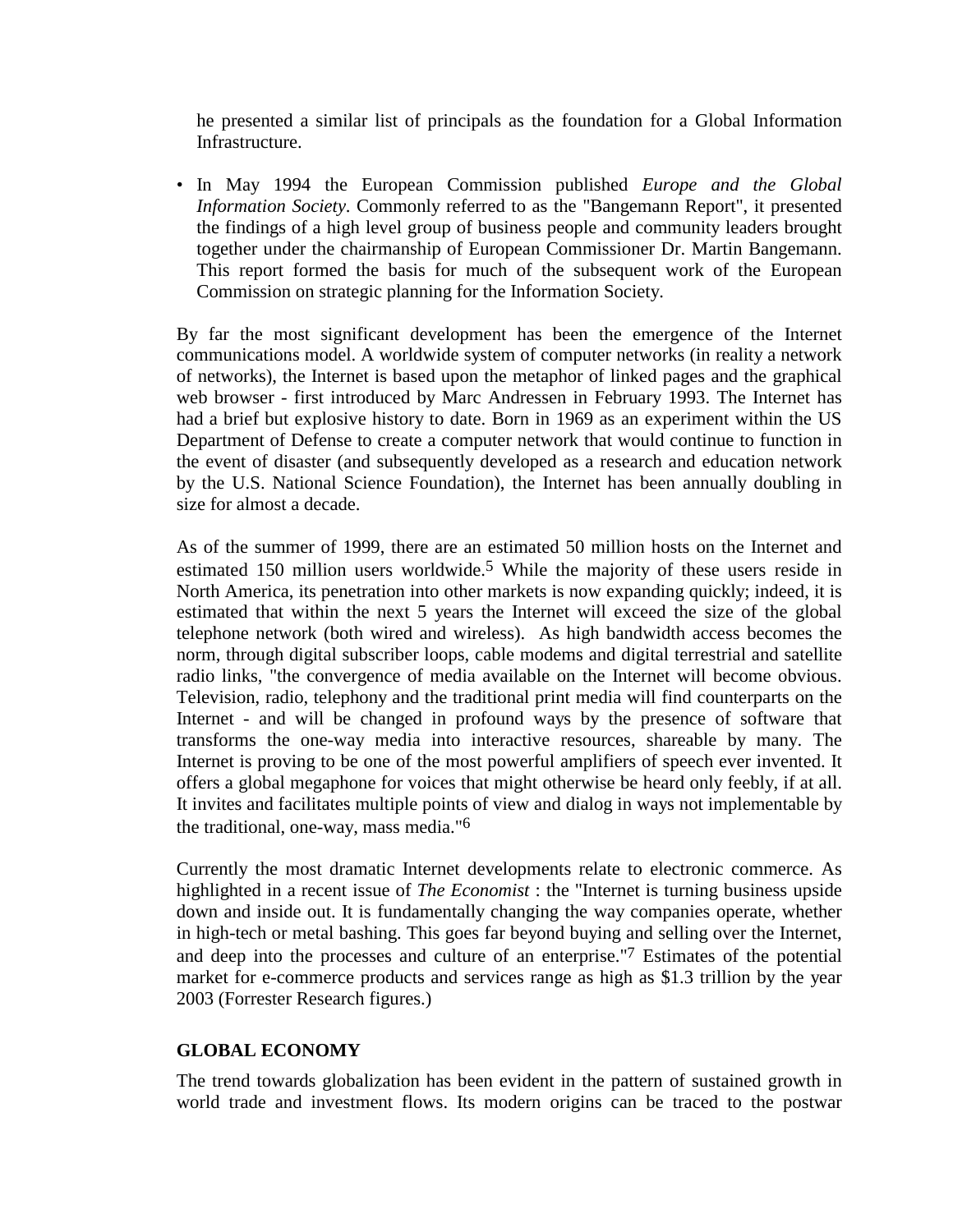creation of a set of international institutions to promote free trade, full employment and economic stability and to regulate international finance. The UN Relief and Rehabilitation Administration, the Bretton Woods institutions and the General Agreement on Tariffs and Trade helped lay the foundation for the most rapid and sustained expansion of the international economy in history.

Over the ensuing decades growth in the world economy expanded at historically unprecedented rates(between 1950 and 1990 real output increased fivefold), in the process becoming far more trade-intensive.8 In parallel, international flows of capital and technology have become significantly more important than flows of goods as determinants of economic returns. One key driving force in this process has been the convergence of national economic and social systems. "In terms of the structure and specific nature of industrial and consumer demand and in distribution systems, marketing and infrastructure, countries are becoming increasingly similar. Convergence in the product demand and factor costs leads to convergence in the demand for new technologies."9

George Soros, in his widely reported article in *Foreign Policy*, noted the fundamental significance of the free movement of capital to the global economic system. "The system can be envisaged as a gigantic circulatory system, sucking capital into the financial markets and institutions at the center and then pumping it out to the periphery, either directly in the form of credits and portfolio investments or indirectly through multinational corporations."10 Through most of the 1990s the system worked quite effectively, with markets growing in size and importance and emerging markets in particular obtaining an ever increasing supply of capital. This may be illustrated, for example, by the accompanying figure on net long-term resource flows to developing countries; by the early 1990s there was a dramatic increase in private resource flows.

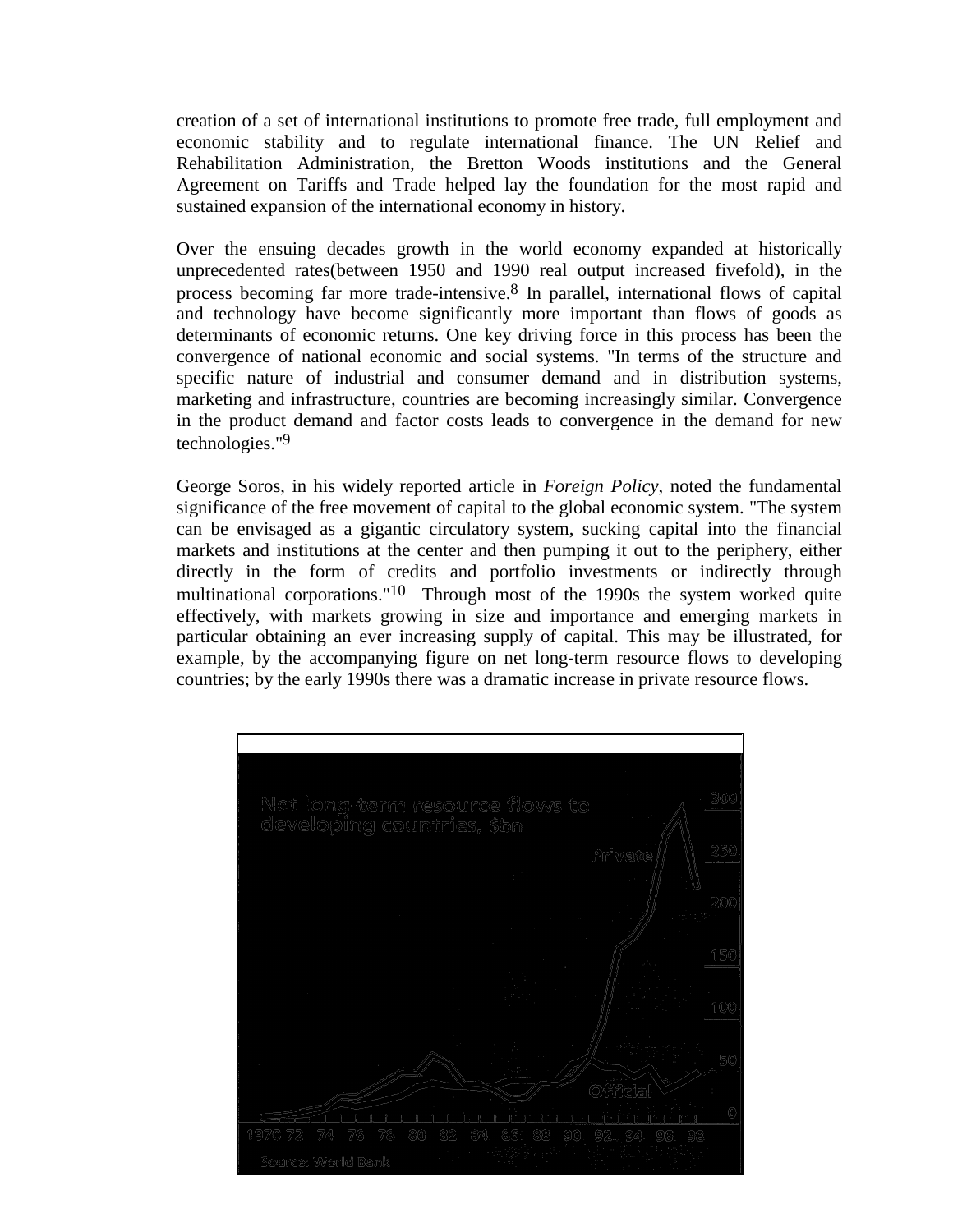As the decade draws to a close, however, there are increasing concerns about the nature and direction of economic globalization. These include:

• most immediately, concerns associated with the Asian financial crisis beginning in 1997 and the subsequent Russian default in August 1998. The Asian crisis reversed the flows from international capital markets (bonds, loans and equity), with the net flows to developing countries falling to approximately \$70 billion in 1998, down from \$135 billion in 1997. As well, following the Russian debt moratorium, investors deserted emerging market instruments for the safety and liquidity of assets closer to home. While it may be argued that the underlying determinants of the capital flow markets remain in place, Soros is undoubtedly right in arguing that the prevailing ideology of the global economy is facing a historic challenge: "The financial markets are playing a role very different from the one assigned to them by economic theory and the prevailing ideology of market fundamentalism, which says that competitive markets are always right - or at least they produce results that cannot be improved on through the intervention of nonmarket institutions and politicians....The current crisis has shown this ideology to be irredeemably flawed and the very notion of equilibrium to be inapplicable to financial markets."11

• providing meaningful and long lasting support for Heavily Indebted Poor Countries (HIPCS). While economic integration has accelerated dramatically over the past decade, too many developing countries became caught in a debt trap, unable to maintain interest payments, forced to curtail investment and imports. The fundamental importance of this subject to the future of the global economy has been graphically documented by Jubilee 2000, an international coalition of church groups and other non-governmental organizations that campaigns for debt relief. Using Nicaragua as an example of the potential impact of an effective debt reduction programme, they note that savings from debt cancellation could make available \$350 million a year for human development. With debt relief, Nicaragua could "provide free universal primary education build 1,100 preschool classrooms and 350 schools and increase the level of children completing primary school from 34 per cent to 60 per cent refurbish 400 health centres and 20 hospitals and improve access to basic health services for 900,000 poor people improve water distribution to 450,000 people in rural areas and provide complete sanitation cover for the rural population develop programmes to help regenerate the rural economy through microcredit and training schemes."12

The first comprehensive HIPCS debt-relief plan, dating from 1996, aimed to reduce the debts of countries that maintained good economic policies to a "sustainable" level, calculated as a stock of debt equal to no more than 200-250% of annual exports. The original HIPCS plan proved slow and limited in impact (only Uganda, Bolivia and Guyana have been beneficiaries to date). Most recently, based on the "Cologne Initiative", the G7 group of industrialized countries have agreed in principle to provide more debt relief, more quickly, to more poor countries (this new debt-relief plan was scheduled for discussion at the September IMF-World Bank meetings).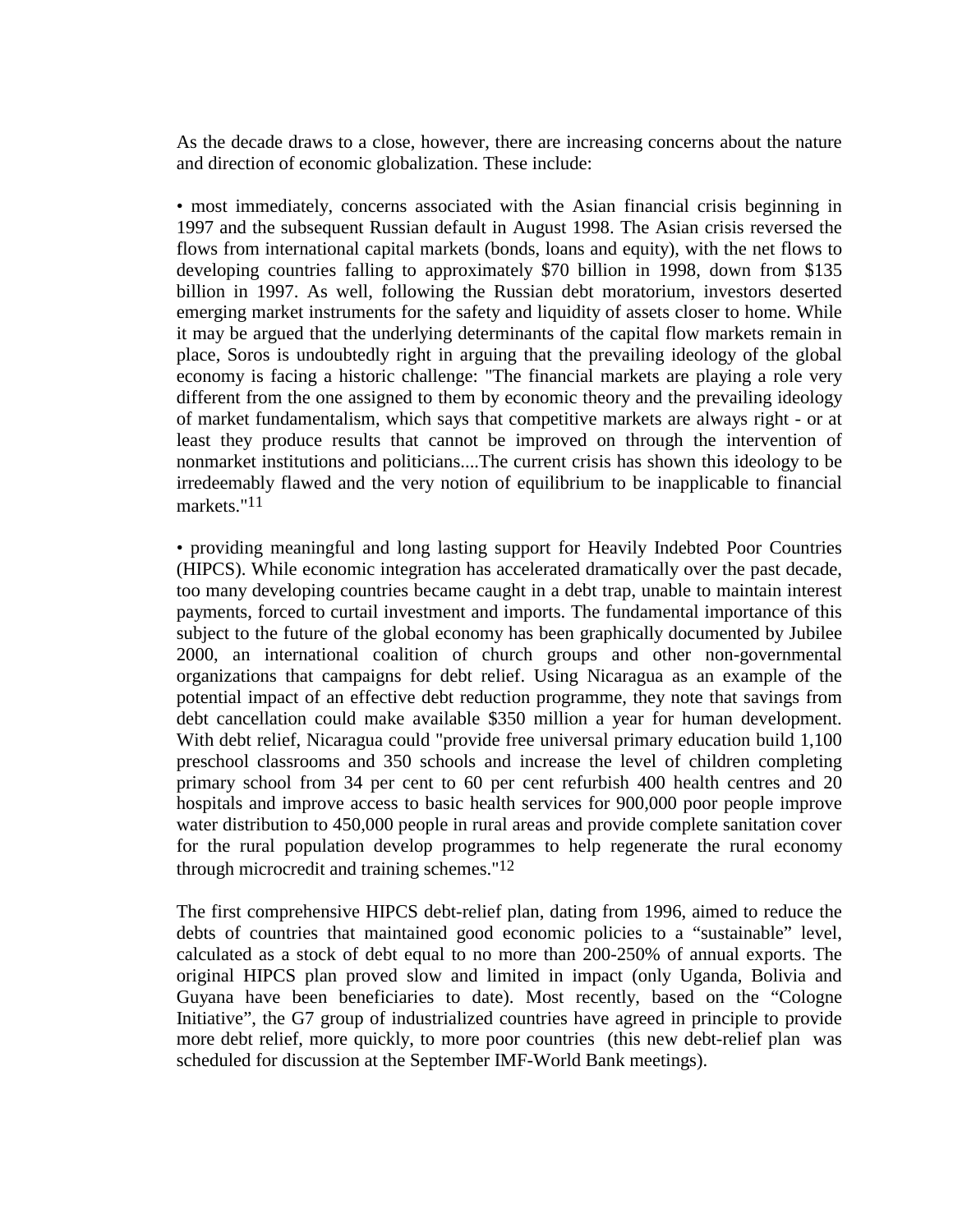• more generally, the whole issue of providing effective development aid. In the postwar era rich nations have given an estimated \$1 trillion in aid to poor ones. This aid should presumably have boosted recipient countries' growth rates and helped hundreds of millions to escape from poverty. "Yet countless studies have failed to find a link between aid and faster economic growth. Poor countries that receive lots of aid do no better, on average, than those that receive very little."13 Africa, for example, is today poorer that at the start of the 1970s. Many donors, including the World Bank, are in the process of rethinking their approach to aid. The Bank has estimated that an extra \$10 billion in aid could lift 25m people a year out of poverty, assuming that it went to poor countries that manage their economies well.<sup>14</sup> It is therefore not surprising to see a shift in the operations of aid agencies, from an entitlement to an effectiveness approach (accompanied by a greater selectivity in allocating aid). An even more radical change in development cooperation programs is the increasing use of global resources to provide international public goods. There are a large array of transnational problems impacting on the development process, problems that require different alliances of governments, business and NGOs and different priorities and mechanisms than the mainstays of conventional country-based assistance.15

• finally it must be acknowledged that while global economic integration is clearly advancing at an increasing pace, it is not the only reality. Perhaps as many as eighty percent of the approximately six billion people in the world still live outside global consumer networks (with many of them subsisting on less than \$1 a day).<sup>16</sup>

Despite these concerns and reservations, on the eve of the 21st century there are increasing signs that we truly are witnessing a great transformation in world economic history. Many commentators have been struck by how we now seem to be picking up where the 19th century advances towards a global economy left off, just before a series of gross political miscalculations led to two world wars and the Great Depression. This time, barring another round of gross political miscalculations, the forces of integration would seem irreversible.

## **TOWARDS A GLOBAL SOCIETY**

The phenomenon of globalization has been especially powerful because it is an idea that has seeped into the imagination of ambitious individuals in all corners of the world. Having witnessed the breakup of the Soviet Union and the collapse of communism as a global challenge to the West, it would appear that the triumph, in ideology if not in practice, of the political and economic model of liberal capitalism is now complete - you may recall Fukuyama's famous vision, conceived in Hegelian terms, of the triumph of liberal capitalist democracy as the end of history, indeed as the conclusion of a universal human struggle for recognition!<sup>17</sup>

Philosophers such as Fukuyama and Daniel Bell, together with an almost endless chorus of business consultants, argue that Western societies have entered a new era, with changes so far-reaching we can no longer consider them under their old names or by means of old theories. Under the rubric of the "information/knowledge society", they document the transformations being witnessed in: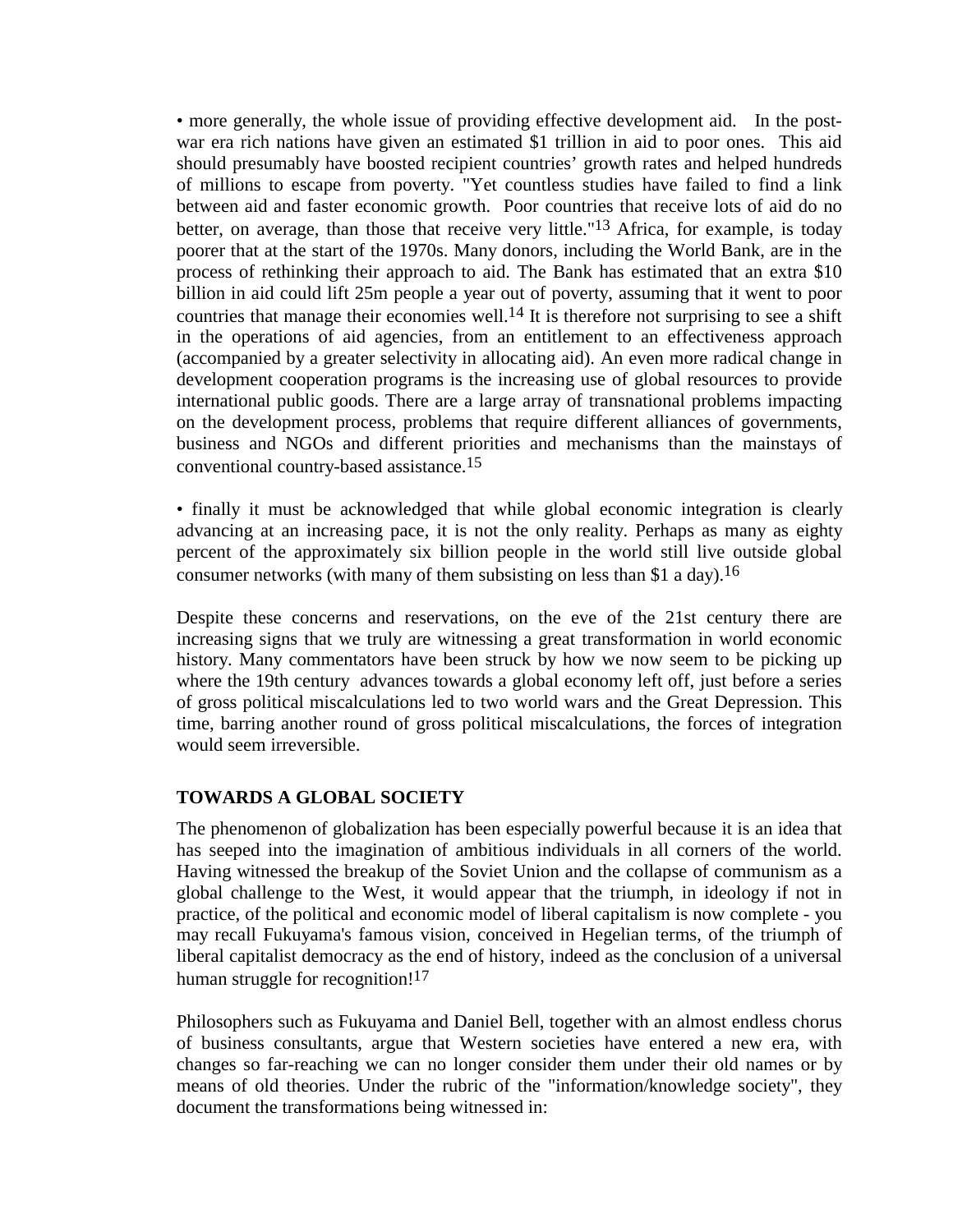• the forces of production, especially changes wrought by the computer and telecommunications;

- the relations of production, especially changes in the organization of work;
- culture, especially the link between image and reality.

And while the recent financial crisis may have revived doubts about globalization, there is still enormous cultural momentum for economic convergence. In the 1980s, everyone seemed to want to imitate Japan; now the United States has become the standard-bearer of an increasingly pervasive global economy. Moreover, as Thomas Friedman has put it, "lower communication costs, expanding free markets and digital technology are shrinking the world from a size medium to a size small." Not only does he broadly see this as a good thing, but Friedman would argue that globalization cannot be stopped, except at a huge cost to human welfare.<sup>18</sup>

But there are plenty of critics. While we clearly are living in novel times, not everyone has been persuaded that a new society is upon us. Many would argue rather that "to make a persuasive case for a new social order requires demonstrating new relations between town and country, home and work, men and women, parents and children, moral ethics and political philosophy comparable to the changes ushered in by the industrial revolution......The fusion of computers with telecommunications is altering relations between space and time, increasing the role of knowledge in the creation of value, generating network forms of organization and stratification, and centering society on the home. But information technology is merely accelerating, rather than causing, these long-term trends. And the information society is still directed by the traditional power and profit goals of political and economic elites."19

Indeed, debates over the nature and direction of globalization are increasingly taking place from the streets of France to the highest political circles in Malaysia. Edward Luttwak, for example, has received widespread attention for his analysis of the social impact of the supercharged, deregulated global capitalism of the 1990's - what he terms "turbo-capitalism" - that has broken loose from the stabilizers imposed by the post-World War II mixed economy of the nation-state. Luttwak identifies several distinct but interconnected perils of the global economy, an economy producing efficiency but also insecurity and uniformity. It "generates new wealth from all the resources released by the competition-powered destruction of inefficient practices, firms and entire industries...Also, destroyed, of course, are the secure jobs of employees they once sheltered."20 Similarly, critics like John Gray in Britain and Clyde Prestowitz in the United States fear that an overly simplistic pursuit of globalization has the potential to destabilize social arrangements at home, give a free ride to nations that pursue mercantilism and, above all, risk cataclysmic instability at the level of the global economic system itself (views reminiscent of Karl Polanyi's 1944 masterpiece The *Great Transformation*).

Even more fundamentally (as if cataclysmic instability is not enough!), genuine concerns are being raised over the survival of national cultures and the unfairness of rapid change,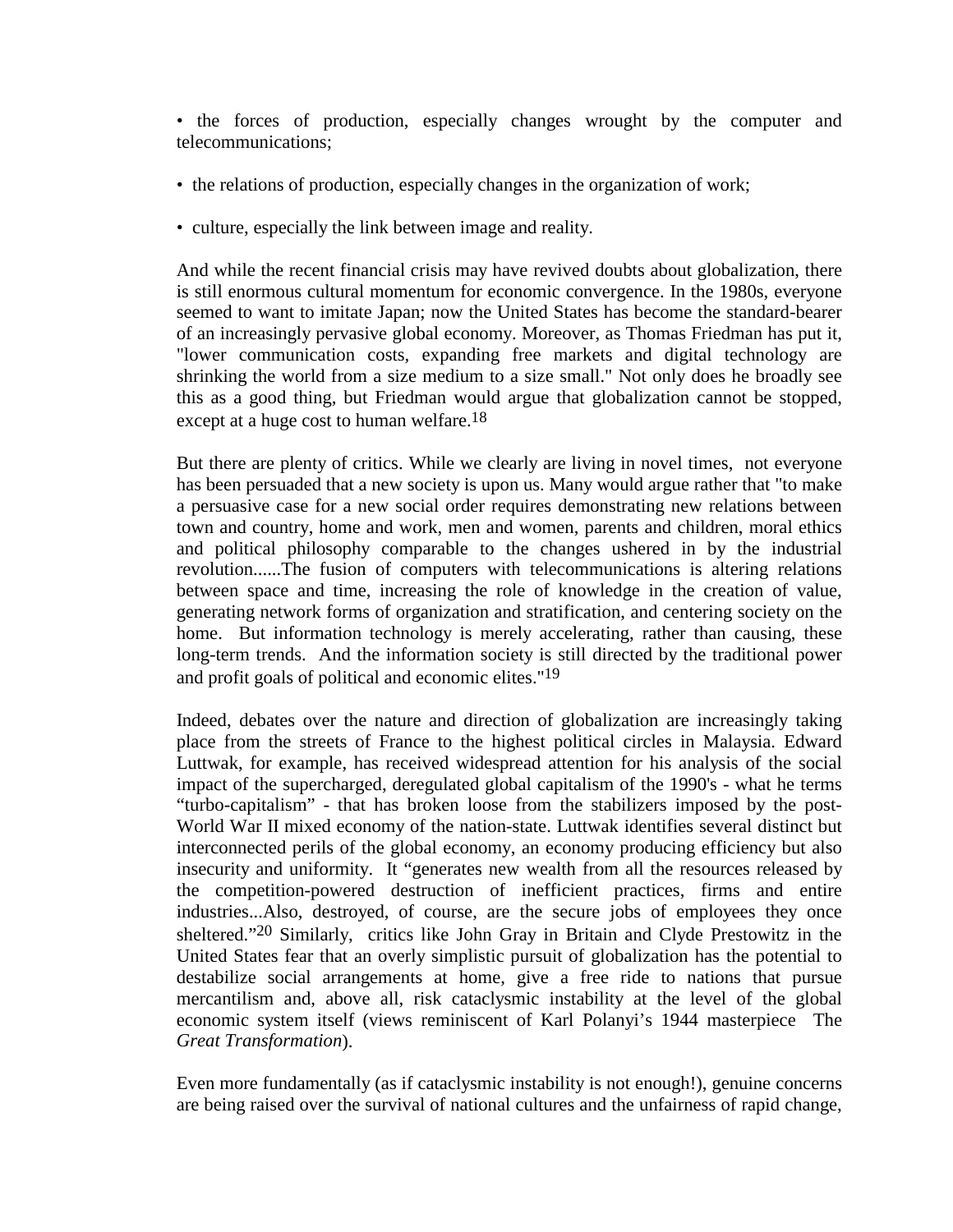even about the nature of political and cultural sovereignty. Ignacio Ramonet, editor of the French monthly *Le monde diplomatique* has been especially outspoken in criticizing *la pensée unique* - the single permitted orthodoxy of market-driven capitalism. He coined the word *globalitarian*: to describe regimes which admit no other policy than a market driven one, subordinate the social rights of citizens to the competitive ethos, and hand over to financial markets complete control of the activities of dominated societies. Its perhaps not surprising that a Frenchman is a leading critic of these global trends (the *exception française* and preserving the *dirigiste* model still being at the heart of the modern French state), but his concerns are widely echoed elsewhere.

Some of these concerns of course are really about American leadership. Responding to the question about globalization really being a euphemism for Americanization, Francis Fukuyama was prepared to state quite baldly that "I think it has to be Americanization because, in some respects, America is the most advanced capitalist society in the world today, and so its institutions represent the logical development of market forces." Not surprisingly, any people are offended by this!

In response, there is a growing interest in exploring ways and means to preserve and enhance cultural diversity (led by countries such as Canada which are feeling especially vulnerable these days). For developing countries, the crucial concerns relate to preserving and extending indigenous traditions, "which root them strongly in the past and provide their deepest sources of energy and inspiration; and at the same time, to take what's best from the industrialized world without being inundated by it."<sup>21</sup>

# **IMPACT ON LAND ADMINISTRATION**

The impact of globalization upon the development of property systems and their concomitant infrastructure (including land administration) has been profound. Indeed the dominant global ideology of the past decade has placed special emphasis on the importance of institutions such as property to both economic and social development. Moving well beyond the land reform focus of the 1970s and early 1980s, the current focus on property formalization (and especially its entrepreneurial dimension), the relationship of property systems to other key infrastructure developments, and the relationships to the financial markets (including the securitization of assets in both real and personal property) is very much in tune with the globalization agenda.

The renewed interest in property also ties is closely related to efforts to move beyond simplistic macroeconomic approaches to international development. As Alvro Vargas Llosa has put it, "partial reforms and single-minded focus on macroeconomic management, without commitment to private property, competitive markets and strong judicial and democratic political institutions, result in mercantilistic systems that deny the vast majority the opportunities and benefits of economic growth."22 As well, the flow of private capital is increasingly contributing to renewed interest in property institutions (including new strategies for joint public/private financing of property infrastructure).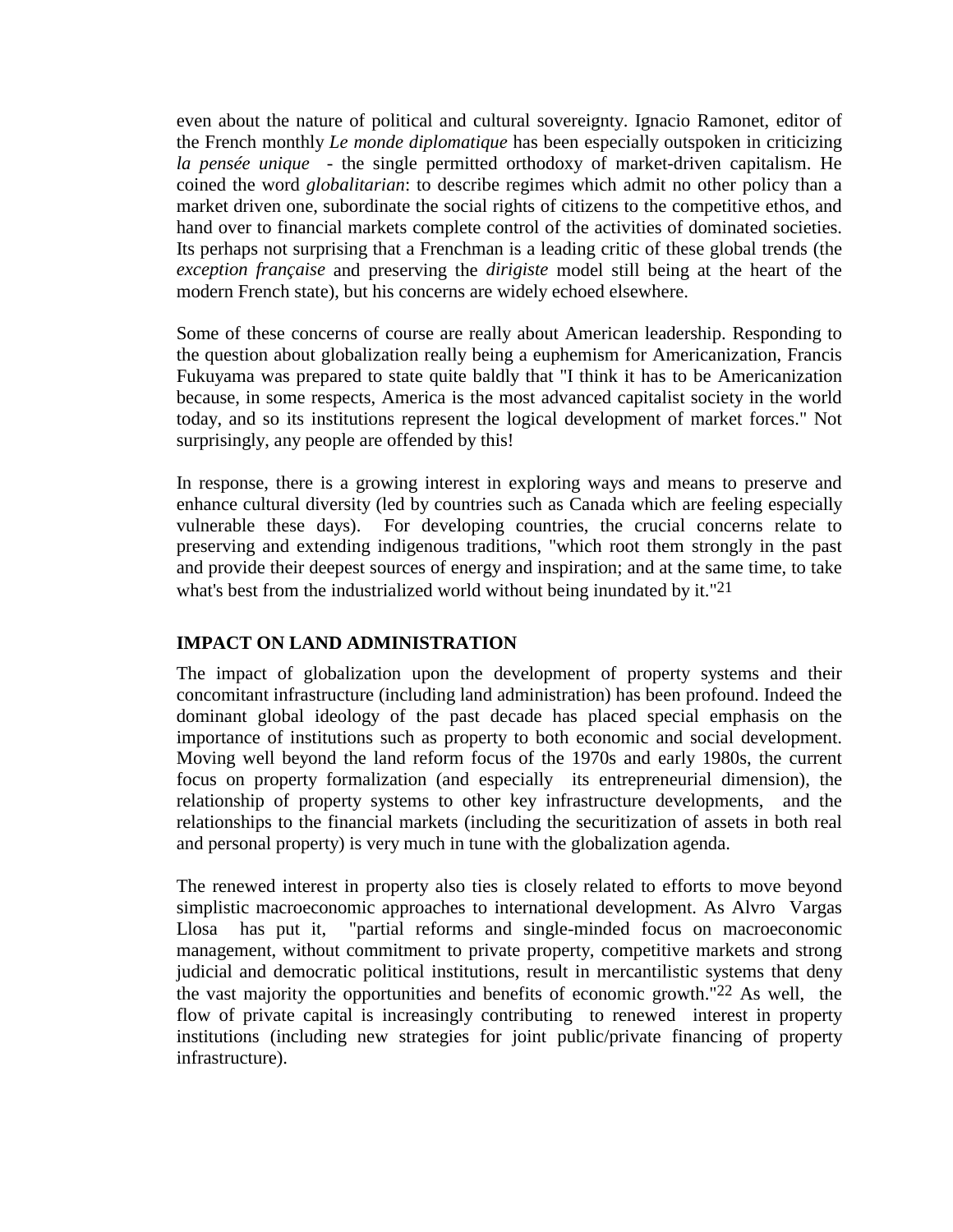Beyond this, there is growing recognition of the potential role of property in advancing a global social development agenda, based around the notions of the civic society a la Putnam23 and the concepts of property-owning democracy as found in Rawls' *Theory of Justice*<sup>24</sup> Increasing the capacity of people to shape their own lives and to assert their rights is at the heart of this agenda; mass property formalization will be crucial to its realization.

Turning more specifically to the land administration function, the last decade has seen the widespread introduction of common technologies, standards and business processes all leading in fits and starts (willingly and knowingly or otherwise) towards a common property infrastructure (one increasingly dictated by the needs of business customers, both local and foreign, and less by the jurisdiction-specific requirements of the property professions.) Examples include new ideas and strategies re the re engineering of land administration functions, including legal reforms focused on modernizing, standardizing, and simplifying legislation relating to property and registration. There has also been a renewed interest in integrating various property-related functions (in some ways of course an old idea - e.g. the Colonial Lands Offices - but driven both by new demands, and by new technical and organizational strategies.) Similarly, attention has also been given to streamlining the costs of running registries and valuation services, enhancing the revenue capabilities, and requiring a more businesslike operation.

There is also a slow but definite convergence towards a common infrastructure in the land administration field, as evidenced by the adoption of common technologies (especially related to satellite positioning and computerized mapping) and standards (such as the ISO standards for mapping). And the Internet as provided an especially dramatic example. Beginning with Service New Brunswick four years  $ago^{25}$ , land administration agencies around the world have constructed Internet-based approaches to managing and accessing parcel-based information. Now they are moving beyond simple browser services to increasingly more sophisticated notice/decision support functions. In the process, they are moving beyond serving their traditional local clientele (lawyers, valuers and other property professionals) to addressing the requirements of a much broader (and increasingly more international) public and commercial audience (such as linking their databases to real estate and financial corporations - note for examples the links to RealtyGuide International25).

And, as with the broader globalization debate, there is much to be concerned about: the relationships of property to the aspirations of aboriginals and women, the role of property in furthering environmental goals, the "Americanization" of the global agenda (as evidenced by the impact GPS technology has had on the surveying profession and the professional terror accompanying the advance of the title insurance concept).

## **ACKNOWLEDGEMENT**

I would like to recognize the assistance of Sam Ng'ang'a , a Geomatics graduate student at UNB and Therese Lamie, librarian with the Centre for Property Studies, in the preparation of this paper.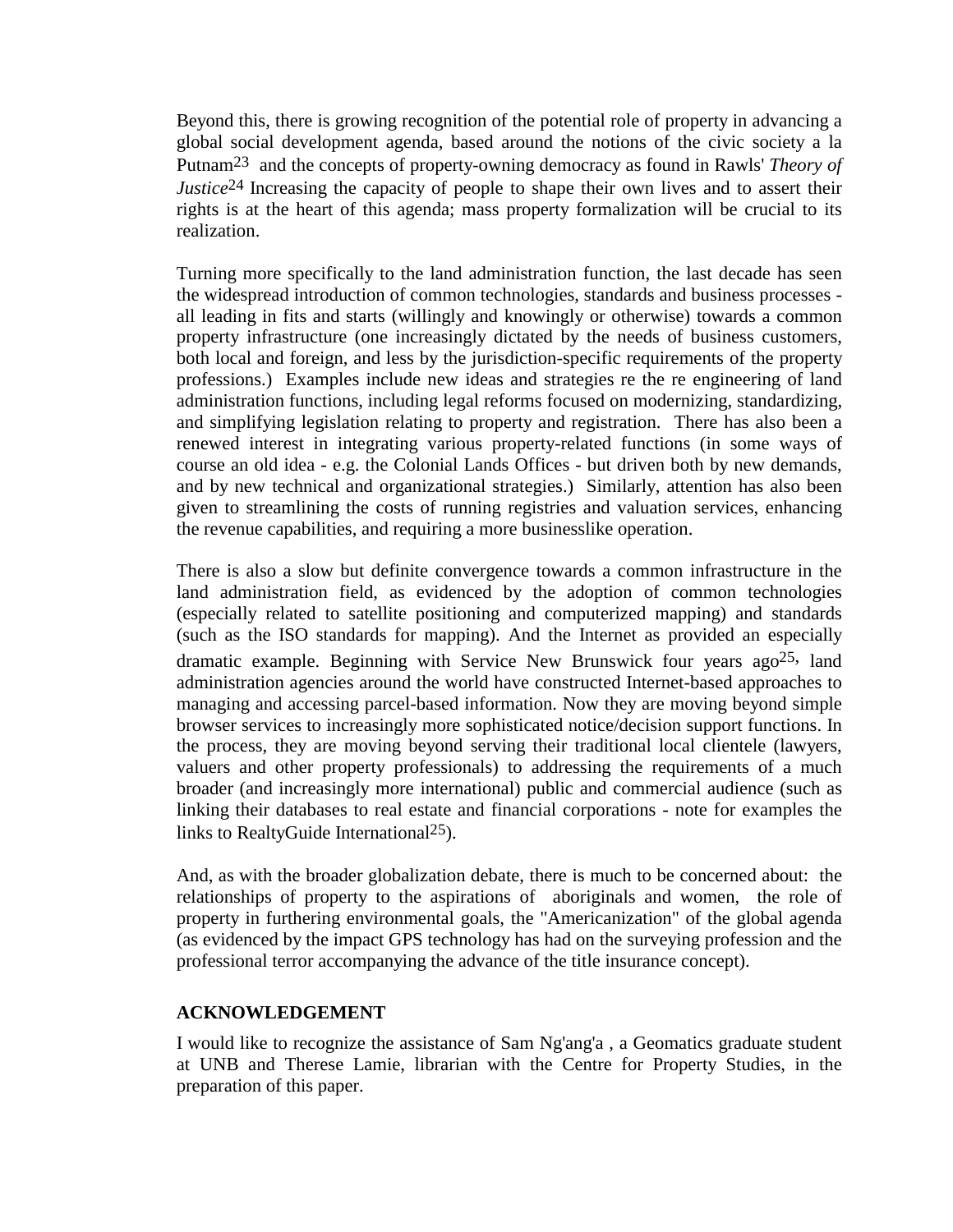#### **REFERENCE**

1. OECD. 1996. "Globalisation: what challenges and opportunities for governments?" www.oecd.org//puma/gvrnance/strat/pubs/glo96/part1.htm

2. Tully, Shawn. 1994. "Teens: The Most Global Market of All." *Fortune*. May 16,1994.

3. Walker, Gordon and Mark Fox. 1996. "Globalization: An Analytical Framework." www.law.indiana.edu/glsj/vol3/no2/walker.html.

4. World Bank. 1999. *World Development Report 1999-2000.* www. Worldbank.Org/ Wdr/2000/Overview.htm.

5. NUA Internet Surveys. 1999. www.nua.ie/surveys/analysis/ graphs\_charts/comparisons/index.html

6. Cerf, Vint. 1999. "The Internet is for Everyone." www.isoc.org/isoc /media/speeches/foreveryone.shtml.

7. *The Economist*. June 26, 1999.

8. While this is demonstrably true, it might also be noted that on several economic measures - "such as the share of foreign capital in domestic investment, cross-border flows of investment in relation to national output, flows of people in relation to population - the world was more closely integrated before 1914 than it is now, in some cases much more so." *The Economist.* September 20, 1997.

9. Australian Center For Innovation and International Competitiveness. 1998. www.aciic.org.au/global/.

10. Soros, George. "Capitalism's last Chance?" *Foreign Policy.* Winter 1998-99.

11. Ibid.

12. www.jubilee2000uk.org.

13.*The Economist.* June 26, 1999.

14. World Bank. 1998. "Assessing Aid: what Works, What Doesn't, and Why." http://www.worldbank.org/research/aid.

15. Kanbur, Ravi et al. 1999. *The Future of Development Assistance: Common Pools and Infernational Public Goods.* Washington: Overseas Development Council.

16. Philip, Macmichael. "Globalization: Myths and Realities." *Rural Sociology*. Vol. 61, No. 1, 1996.

17. Fukuyama, Francis. 1992. *The End of History and the Last Man.* Free Press.

18. Friedman, Thomas.*The Lexus and the Olive Tree.* Farrar, Straus & Giroux.

19. Kumar, Krishan. 1995. *From Post-Industrial to Post-Modern Society: New Theories of the Contemporary World.* Oxford: Blackwell.

20. Luttwak, Edward. 1998. *Turbo-Capitalism: Winners and Losers in the Global Economy.* New York: Harper-Collins Publishers.